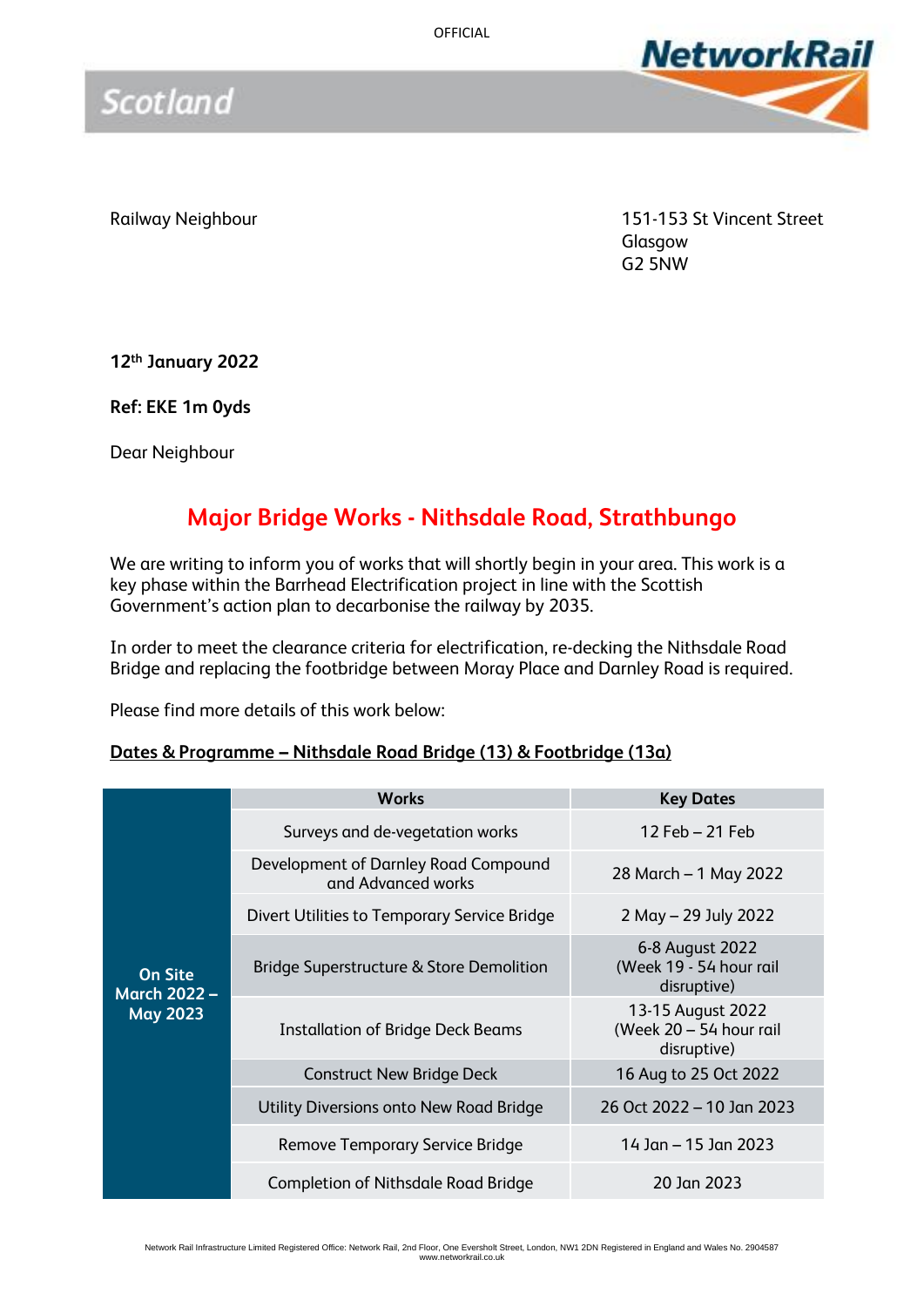OFFICIAL





Replace Footbridge (13a) Jan 2023 to May 2023

### **Map**



### **Further Details**

*Please note these dates may be subject to change*

- Overall Duration on site: 28/03/2022 28/05/2023
- Darnley Road Lane Closure & Footpath Closure: 28/03/2022 10/05/2023
- Moray Place Lane Closure: 30/04/2022 20/01/2023 *(emergency services and pedestrians access only)*
- Footbridge Closure: 7-9/05/2022 (nightshift) & 16-20/01/2023 *(pedestrian access will be maintained across Darnley Road)*
- Nithsdale Road Full Closure: 01/08/2022 25/10/2022
- Closure of Roundabout: 01/08/2022 24/10/2022

**Please note that throughout the duration of the works diversion routes will be signposted and pedestrian access will be maintained over footbridge 13a, bridge 13 or both.**

### **Further Communication**

While on completion of this project there will be wide ranging benefits, we do appreciate this work will cause disruption to surrounding communities. We would like to reassure you that we are committed to working with you to minimise this as much possible and will update you regularly as this work progresses.

We would like to invite you to take part in a virtual O&A session with our project team w/c 31<sup>st</sup> January 2022 where we will outline further details of the programme, and where you will have the opportunity to ask questions or raise any concerns. Please use the website